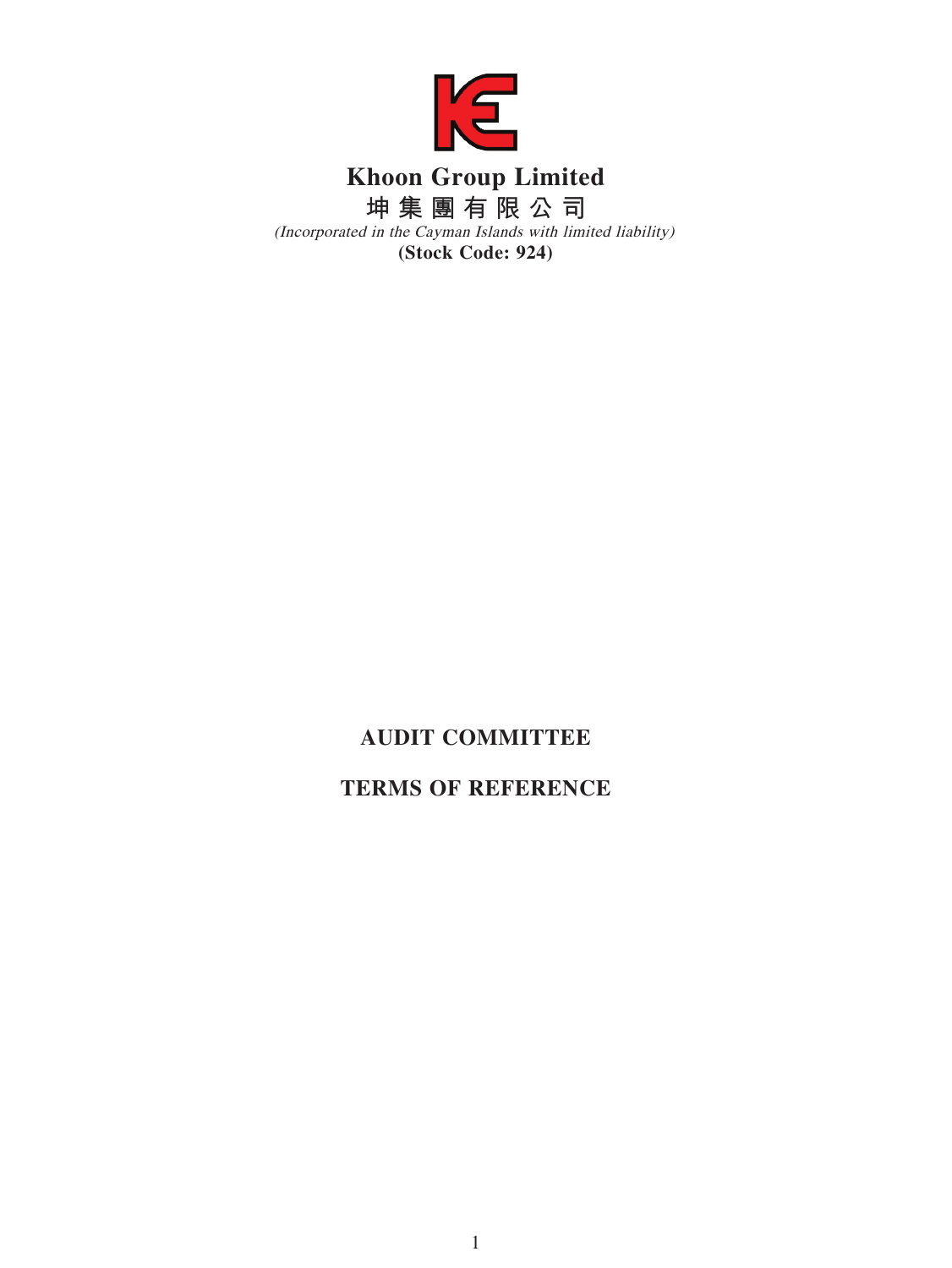## **PREAMBLE**

1. Khoon Group Limited (the "**Company**") was listed on the Main Board of The Stock Exchange of Hong Kong Limited (the "**HKEx**") on 5 July 2019.

In compliance with the code provisions of the Corporate Governance Code issued by the HKEx, an audit committee (the "**Audit Committee**") needs to be established with the terms of reference as set out and adopted herein.

### **CONSTITUTION**

2. The Audit Committee was established by resolutions of the board of directors of the Company (the "**Board**", and each director of the Board, a "**Director**") on 10 June 2019.

### **MEMBERSHIP**

- 3. The members of the Audit Committee shall be appointed by the Board from amongst the non-executive Directors only and shall consist of not less than three members, at least one of whom is an independent non-executive Director with appropriate professional qualifications or accounting or related financial management expertise as required under Rule 3.10(2) of the Rules Governing the Listing of Securities on The Stock Exchange of Hong Kong Limited (the "**Listing Rules**"). A majority of the members of the Audit Committee must be independent non-executive Directors. The quorum of an Audit Committee meeting shall be any two members of the Audit Committee one of whom must be independent non-executive Director.
- 4. A former partner of the Company's existing auditing firm shall be prohibited from acting as a member of the Audit Committee for a period of two years from the date of his ceasing:
	- (a) to be a partner of the firm; or
	- (b) to have any financial interest in the firm, whichever is the later.
- 5. The chairman of the Audit Committee shall be appointed by the Board and shall be an independent non-executive Director.
- 6. The term of office of a member of the Audit Committee shall be determined by the Board.

#### **ATTENDANCE AT MEETINGS**

7. The financial controller, the head of internal audit (if any) of the Company and representatives of the external auditors shall normally attend meetings. At least once a year the Audit Committee shall meet with the external and internal auditors without the executive Directors present.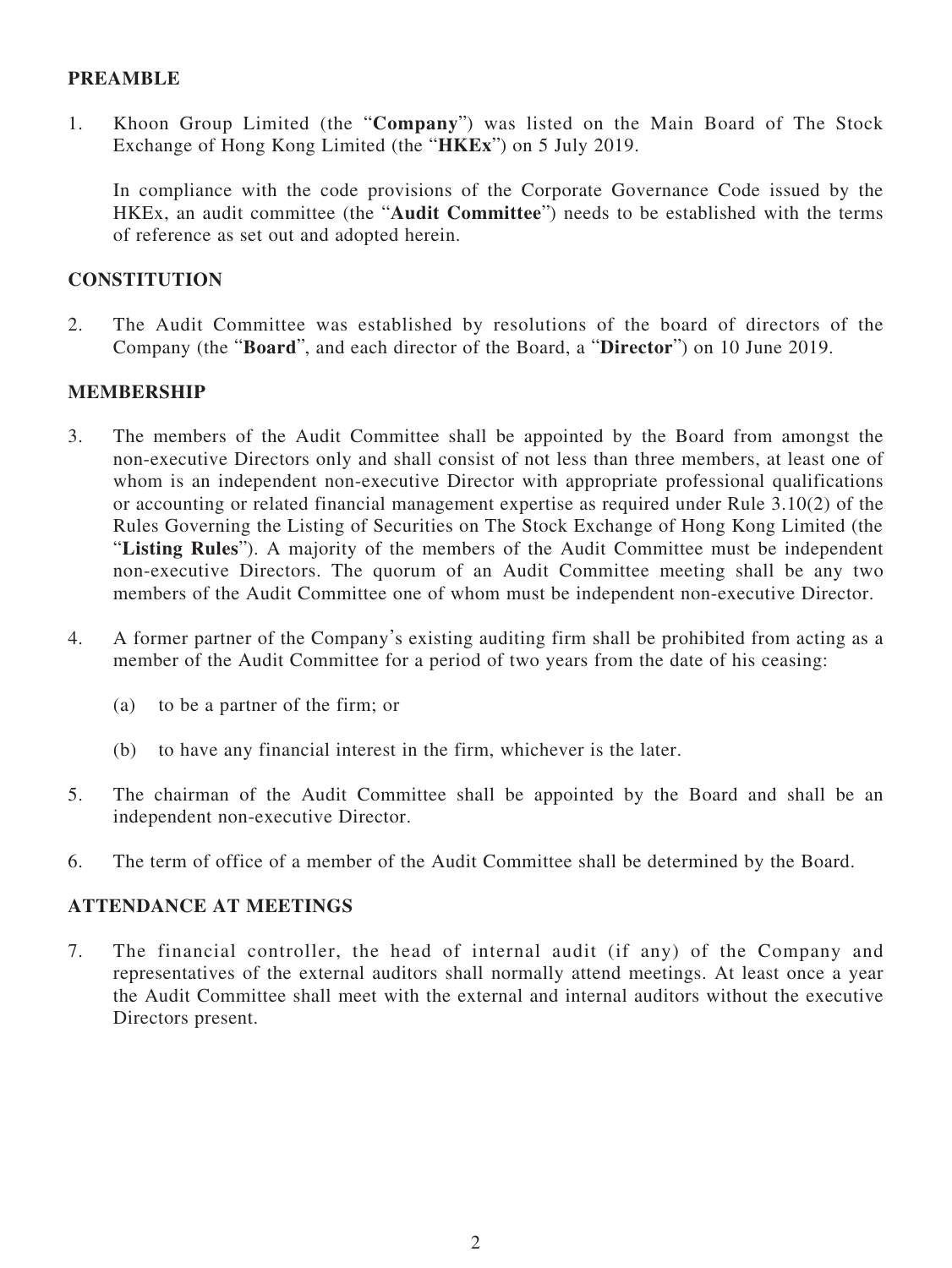# **FREQUENCY AND PROCEDURE OF MEETINGS**

- 8. Unless otherwise stated herein, the meetings of the Audit Committee are governed by the provisions regulating the meetings and proceedings of Directors in the Company's articles of association.
- 9. Meetings shall be held not less than twice a year or more frequently if the Audit Committee determines it to be necessary. The external auditors may request a meeting if they consider that one is necessary. Meetings may be conducted by way of telephone or other electronic means.
- 10. The secretary of the Audit Committee shall be the company secretary of the Company or his/ her appointed delegate.
- 11. An agenda and any accompanying Audit Committee papers should be sent in full to all members of the Audit Committee in a timely manner and at least three days before the proposed date of a meeting of the Audit Committee (or other agreed period).
- 12. The Company is obliged to supply the members of the Audit Committee with adequate information, in a timely manner, in order to enable them to make informed decisions. Where more detailed and complete information is requested from the senior management, the respective Director shall make further inquiries if needed. The Board or individual Director(s) could contact the senior management individually and independently.

# **ANNUAL GENERAL MEETING**

- 13. The chairman of the Audit Committee shall attend the Company's annual general meeting and be prepared to respond to any shareholder's questions on the Audit Committee's activities.
- 14. If the chairman of the Audit Committee is unable to attend an annual general meeting of the Company, he shall arrange for another member of the Audit Committee, or failing this, his duly appointed delegate, to attend in his place. Such person shall be prepared to respond to any shareholder's questions on the Audit Committee's activities.

# **AUTHORITY**

- 15. The Audit Committee is authorised by the Board to seek any information it requires from any employee and all employees are directed to co-operate with any request made by the Audit Committee. It is also authorised by the Board to investigate any activity mentioned in these terms of reference or otherwise affecting the integrity of the Company.
- 16. The Audit Committee is authorised by the Board to obtain outside independent professional advice, at the Company's expense, and to secure the attendance of outsiders with relevant experience and expertise if it considers this necessary. The Audit Committee shall be exclusively responsible for establishing the selection criteria, selecting, appointing and setting the terms of reference for any external auditors who advise the Audit Committee.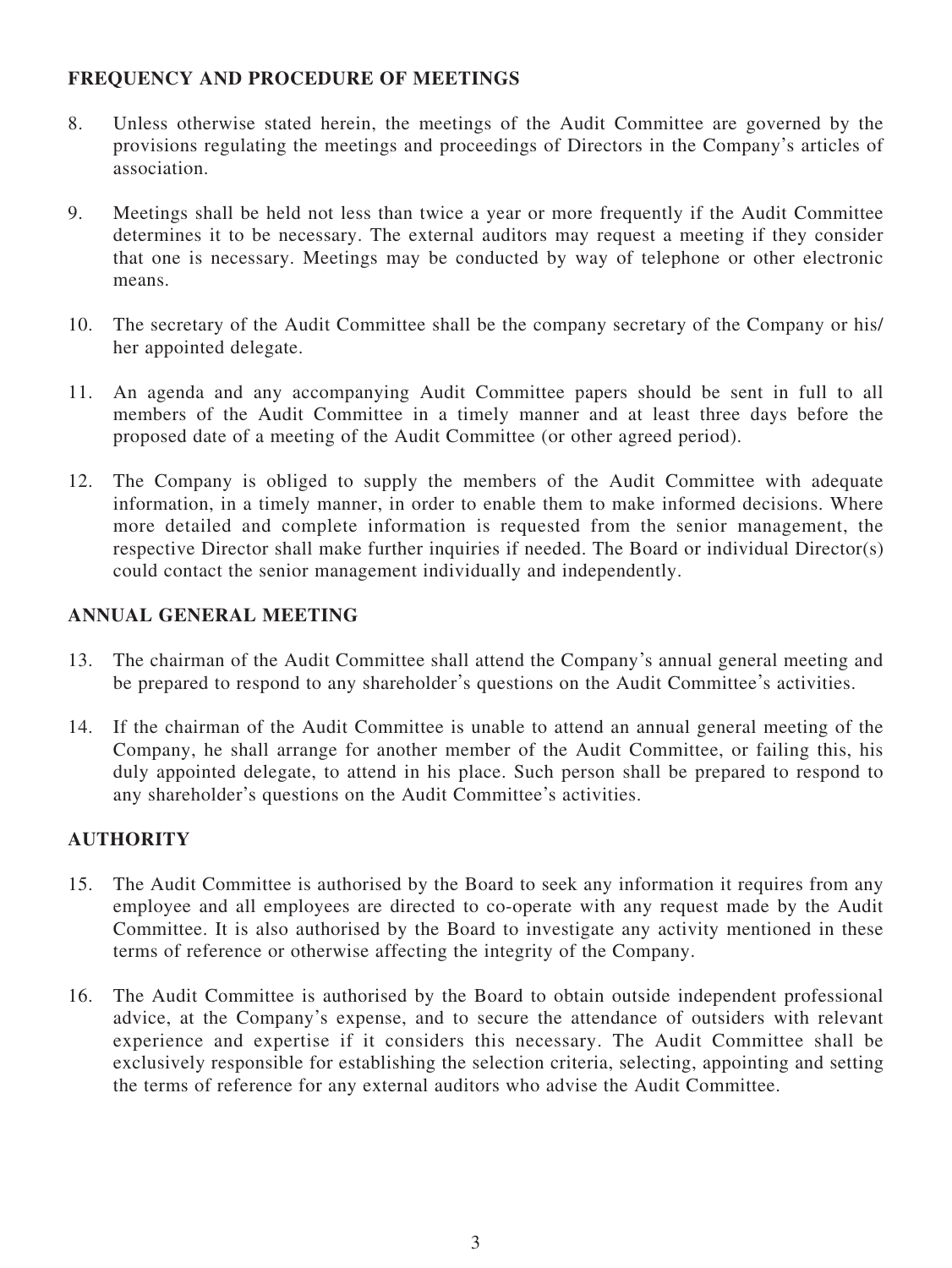- 17. The Audit Committee should be provided with sufficient resources to perform its duties.
- 18. The Audit Committee is authorised by the Board to review the effectiveness of the Company's and its subsidiaries' internal control systems, covering all material controls, including financial, operational and compliance controls and risk management functions including financial, business, operational and other risks of the Company and its subsidiaries to undertake any related investigations.

# **DUTIES**

19. The duties of the Audit Committee shall include:

# **Relationship with the Company's auditors**

- (a) making recommendations to the Board on the appointment, reappointment and/ or removal of the external auditor, and to approve the remuneration and terms of engagement of the external auditor, and to consider any questions of resignation or dismissal of that auditor;
- (b) reviewing and monitoring the external auditor's independence and objectivity and the effectiveness of the audit process in accordance with applicable standards;
- (c) developing and implementing policy on the engagement of an external auditor to supply non-audit services, and to report to the Board, identifying and making recommendations on any matters requiring action or improvement;
- (d) discussing with the external auditor before the audit commences, the nature and scope of the audit, and ensuring co-ordination where more than one audit firm is involved;
- (e) discussing problems and reservations arising from the interim and final audits, and any matters the external auditor may wish to discuss;

#### **Review of financial information of the Company**

- (f) monitoring the integrity of financial statements, annual reports and accounts, interim reports and, if prepared for publication, quarterly reports, and to review significant financial reporting judgments contained in them. In reviewing these reports and before submission to the Board, the Audit Committee should focus particularly on:
	- (i) any changes in accounting policies and practices;
	- (ii) major judgmental areas;
	- (iii) significant adjustments resulting from audit;
	- (iv) the going concern assumptions and any qualifications;
	- (v) compliance with accounting standards; and
	- (vi) compliance with any requirements from the HKEx, including but not limited to the Listing Rules and other legal requirements in relation to financial reporting;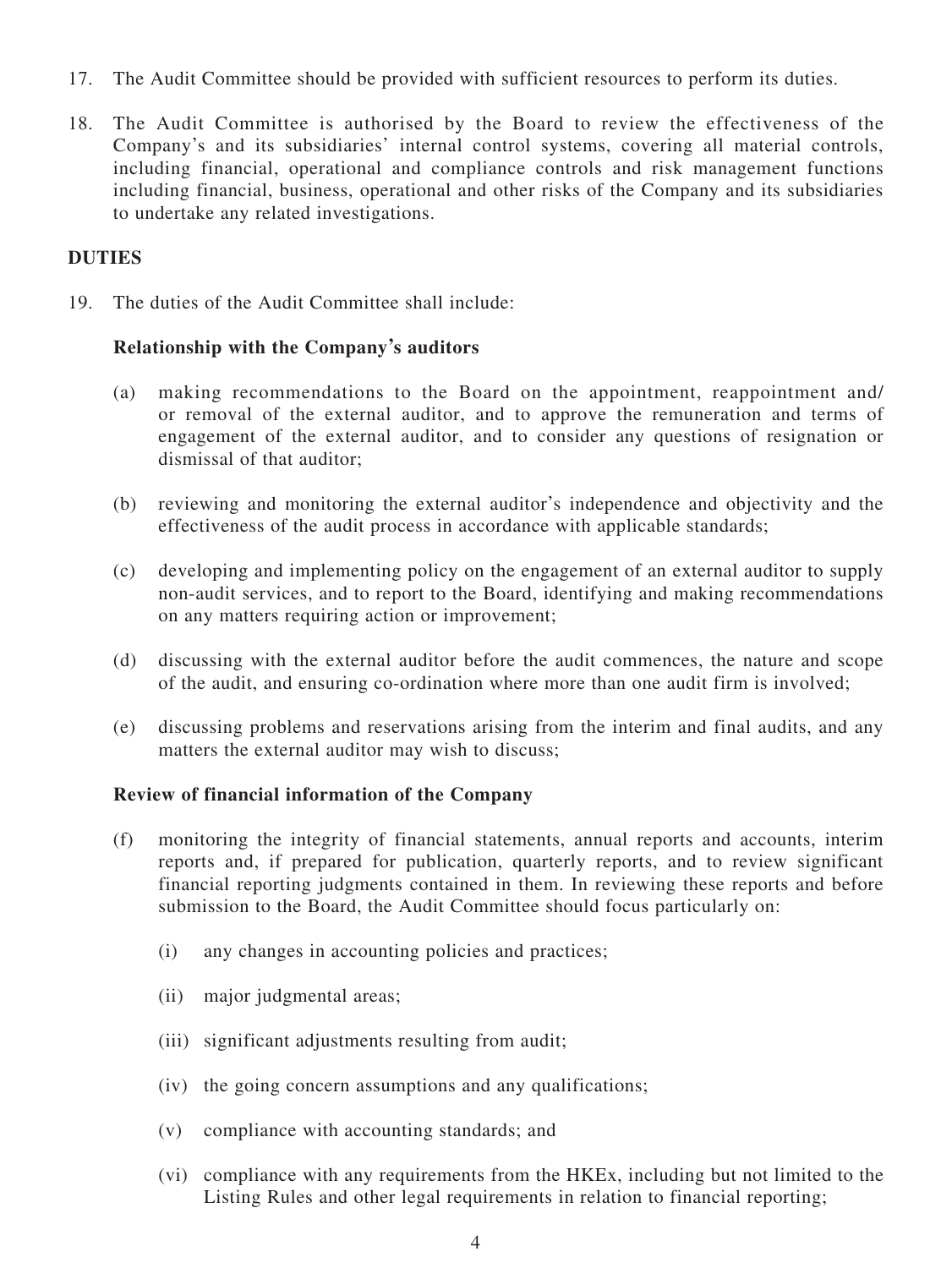- (g) in regard to (f) above:
	- (i) liaising with the Board, the financial controller and the person appointed as the Company's external auditor;
	- (ii) meeting, at least twice a year, with the Company's auditors; and
	- (iii) considering any significant or unusual items that are, or may need to be, reflected in such financial statements, reports and accounts and giving due consideration to any matters that have been raised by the Company's staff responsible for the accounting and financial reporting function, compliance officer or external auditors;

## **Oversight of the Company's risk management, financial reporting system and internal control procedures**

- (h) reviewing the Company's financial controls, internal control and risk management systems;
- (i) discussing the risk management and internal control systems with the senior management and to ensure that the senior management has performed its duties in establishing and maintaining an effective internal control system, including adequacy of resources, staff qualifications and experience, training programmes and budget of the Company's accounting and financial reporting function;
- (j) considering the findings of major investigations on risk management and internal control matters as delegated by the Board or on its own initiative and the senior management's response to those findings;
- (k) where an internal audit function exists, ensuring co-ordination between the internal and external auditors and further ensuring that the internal audit function is adequately resourced and has appropriate standing within the Company, reviewing and monitoring its effectiveness, monitoring the planning of internal audit processes and overseeing the result of the work of the internal audit function;
- (l) reviewing the financial and accounting policies and practices of the Company and its subsidiaries and associated companies at the relevant time or, where the context so requires, in respect of the period before the Company became the holding company of its present subsidiaries and associated companies, the present subsidiaries and associated companies of the Company or the businesses operated by its present subsidiaries and associated companies or (as the case may be) its predecessor;
- (m) reviewing the external auditor's management letter, any material queries raised by the auditor to the senior management about accounting records, financial accounts or systems of control and the senior management's response;
- (n) ensuring that the Board will provide a timely response to the issues raised in the external auditor's management letter;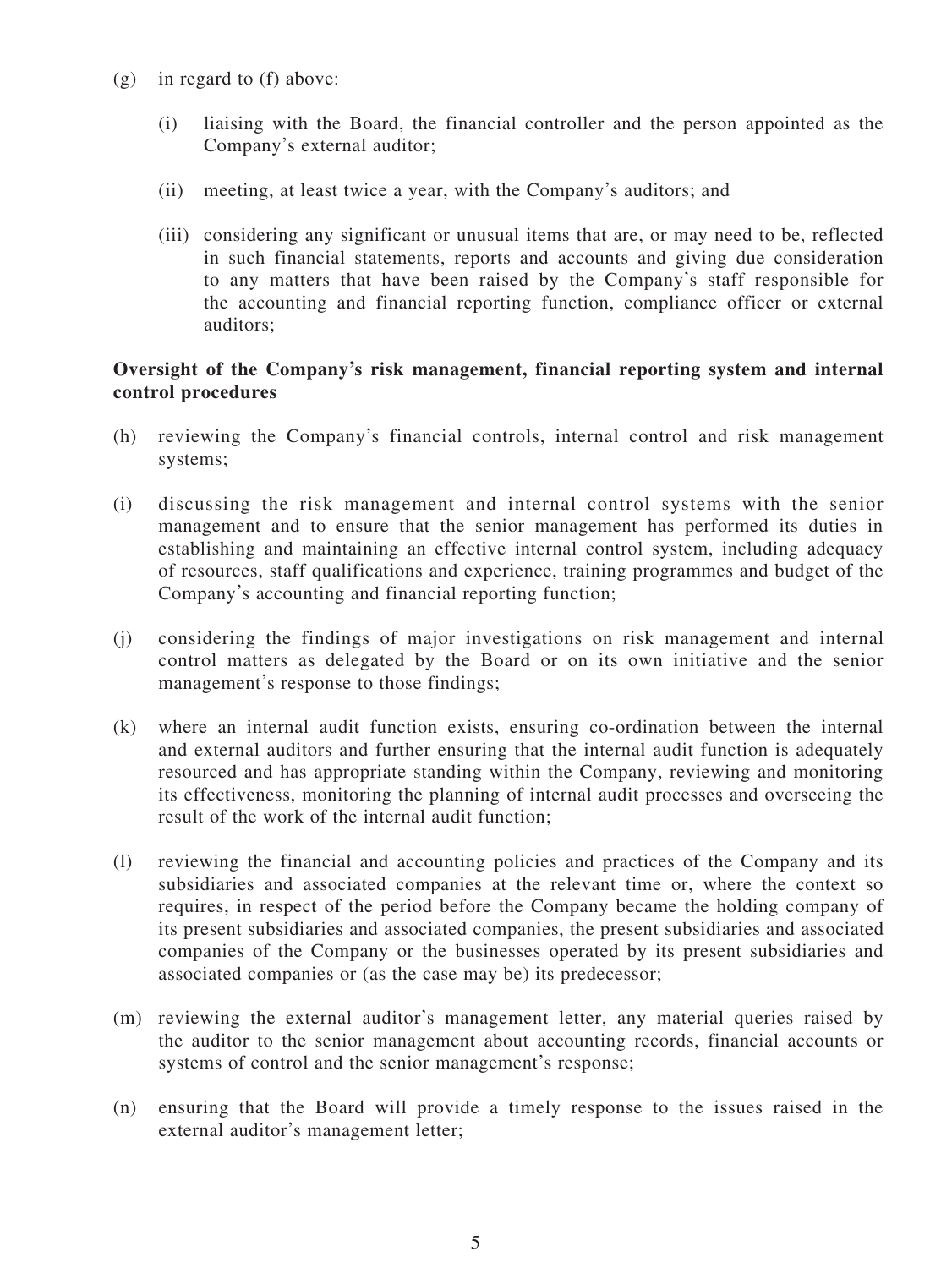- (o) reporting to the Board on the matters set out in these terms of references;
- (p) establishing a whistle-blowing policy and other means that employees and those who deal with the Company can use, in confidence, to raise concerns about possible improprieties in any matters related to the Company and to ensure that proper arrangements are in place for fair and independent investigation of these matters and for appropriate follow-up action;
- (q) acting as the key representative body for overseeing the Company's relation with its external auditor;

### **Oversight of the Company's corporate governance functions**

- (r) reviewing and monitoring the Company's policies and practices on compliance with legal and regulatory requirements;
- (s) reviewing and monitoring the training and continuous professional development of Directors and senior management;
- (t) developing, reviewing and monitoring the code of conduct and compliance manual (if any) applicable to employees and Directors;
- (u) developing and reviewing the Company's policies and practices on corporate governance and making recommendations to the Board and reporting to the Board on such matters;
- (v) reviewing the Company's compliance with the Corporate Governance Code and disclosure in the Corporate Governance Report;
- (w) reviewing and monitoring the Company's compliance with the Company's whistleblowing policy; and
- (x) considering any other topics, as determined by the Board;

#### **Oversight of the Company's continuing connected transaction**

- (y) The Audit Committee has the following functions to safeguard the annual review of the continuing connected transactions:
	- (i) meetings every six months to review the reports on continuing connected transactions;
	- (ii) power to request further information with respect to our Group's continuing connected transactions to be provided by the senior management of our Company as it deems to be appropriate for its review;
	- (iii) authority to appoint any financial or legal advisor as the Audit Committee considers necessary for its review;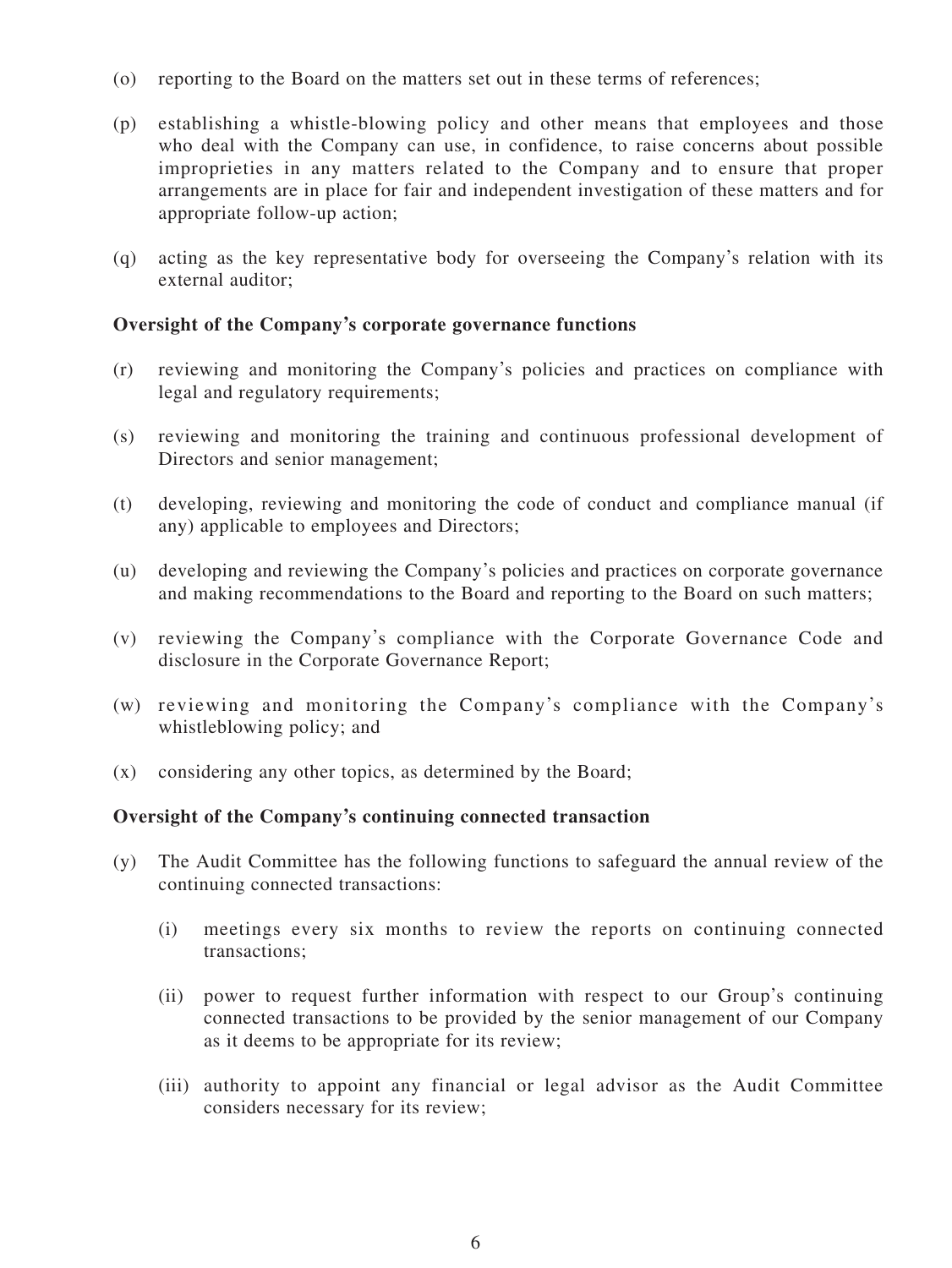- (iv) decision-making in relation to the continuance or discontinuance of any of our Group's continuing connected transactions in accordance with the results of its review;
- (v) the Audit Committee's approval being a condition precedent to the convening of a Board meeting to approve any new continuing connected transactions or the renewal of any continuing connected transactions, as the case may be;
- (vi) formation of its own opinion regarding the enforcement of the continuing connected transaction agreements and disclosure of such opinion in our Company's annual report for each financial year;
- (vii) initiation of legal proceedings against the respective connected persons in the event any of the connected transaction agreements has been materially breached; and
- (viii) the power to require alterations, modifications or changes to the terms of the continuing connected transactions in whatever manner as our independent non-executive Directors see fit to ensure all connected transactions are carried out on an arm's length basis.

### **POST-AUDIT REVIEW ACTIVITIES**

20. In connection with or following the completion of its review of the external audit and internal audit, the Audit Committee or its chairman may in their discretion meet with the external auditor, internal auditors or the financial controller to discuss any changes required in the audit plans for future periods and any other appropriate matters regarding the audit process.

# **FAILURE TO REACH AN AGREEMENT REGARDING EXTERNAL AUDITORS**

21. Where the Board has taken a different view from the Audit Committee regarding the selection, appointment, resignation or dismissal of the external auditors, the Audit Committee shall submit a statement to the Company explaining its recommendation, which statement will be disclosed by the Company in the Corporate Governance Report in accordance with Appendix 14 of the Listing Rules.

#### **REPORTING PROCEDURES**

- 22. Full minutes of the Audit Committee's meetings and all written resolutions of the Audit Committee should be kept by the secretary of the Audit Committee. The minutes or written resolutions shall be available for inspection at any reasonable time on reasonable notice by any Director.
- 23. Minutes of meetings of the Audit Committee and all written resolutions of the Audit Committee should record in sufficient detail the matters considered by the Audit Committee and decisions reached, including any concerns raised by the Directors, members or dissenting views expressed. Draft and final versions of minutes of such meetings, or as the case may be, written resolutions of the Audit Committee, should be sent to all members of the Audit Committee for their comment and records respectively, in both cases within a reasonable time after such meetings.